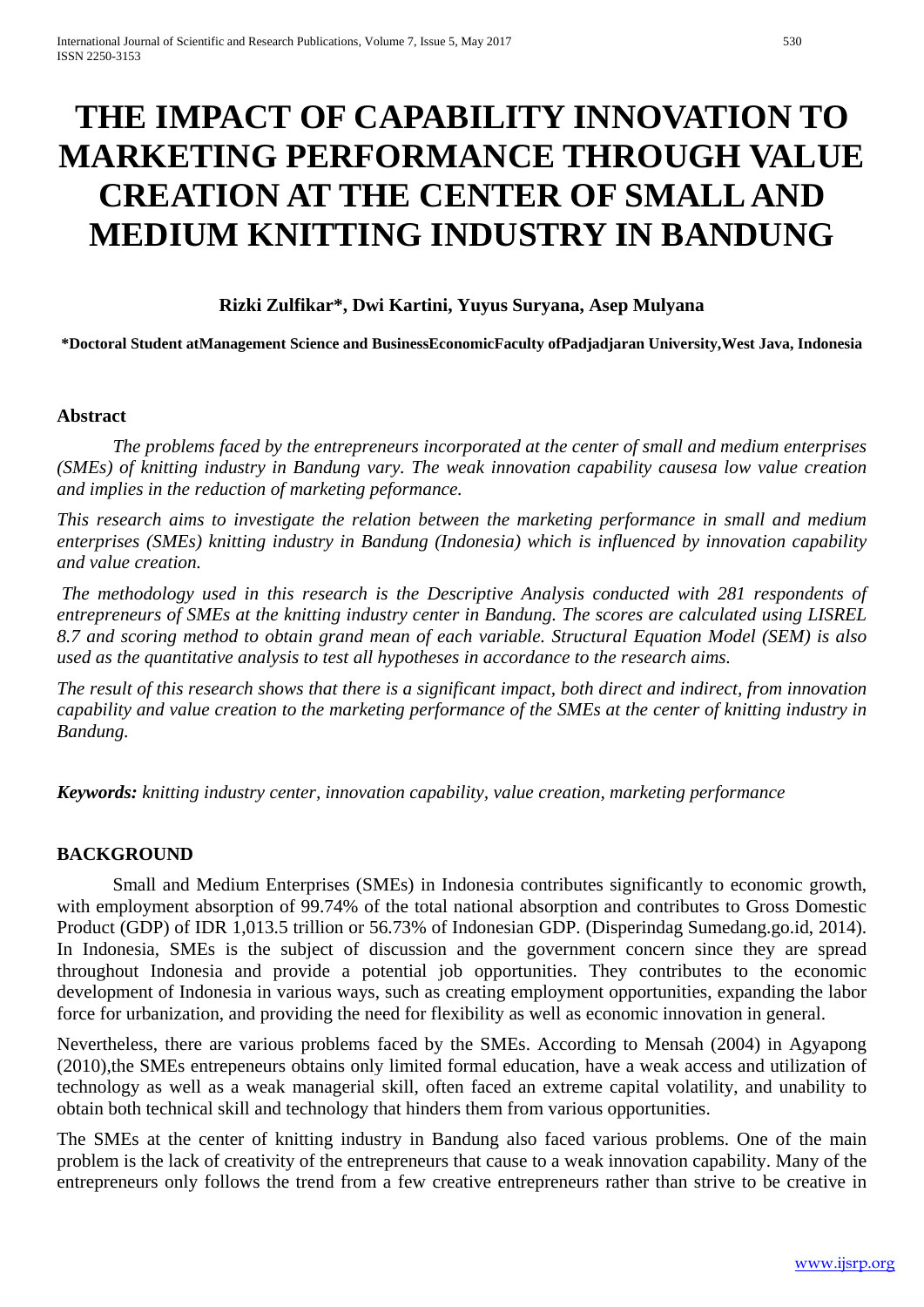International Journal of Scientific and Research Publications, Volume 7, Issue 5, May 2017 531 ISSN 2250-3153

designing a unique and superior products. Even though, managing creativity and innovation capability are the fundamental elements of an innovative organization (Saunilla & Ukko, 2012).

Dobni (2010), concludes that company with high innovative orientation involves in the strategy of value creation, for instance by developing new products and/or services, creating in both radical or incremental change, based on the needs and demand of their customers (Baregheh *et al.*, 2012). Yang *et al.,* (2009) stated that innovation can be considered as the ability of an organization, because it is the act of spreading resources with a new capacity to create value (Yang *et al.,* 2009). Thus, the weak innovation capability at the center of knitting industy in Bandung causes a low value creation, that become on of their main problem.

Therefore, Innovation is increasingly recognized as the main contributor to thesuccess, performance and viability of organization. Innovation is often driven by the pressure from external environment such as competition, deregulation, the scarcity of resource and customer demand, and related to the adaptive behavior that changes the organization in order to maintain or improvingtheir performance (Damanpour, 2009 in Baregheh*et al.,* 2012).

The weak innovation capability and the low value creation eventually causes a declining in marketing performance. This due to the innovation capability is unable to create values in accordance to the needs and demand of the customers. Alhtough, to increase the marketing performance on an ongoing basis, the company is required to be able to create superior value so as to produce a unique and provides more benefits over competitors (Da Gama, 2011;Bonoma& Clark, 1988; Woodburn, 2006).

Thus, this research aims to investigate the impact of innovation capability and value creation to the marketing performance of the SMEs at the center of knitting industry in the city of Bandung. The findings in this research will provide an overview to the SMEs at the center of Knitting Industry at BinongJati and Margasari in Bandung the importance of innovation capabilities to create a superior value and improve their marketing performance.

# **LITERATURE STUDY AND RESEARCH MODEL FRAMEWORK**

# **1.Innovation Capability**

# **a. The concept of innovation and innovation capability**

Innovation according to Bessan & Tidd (2011) comes from the Latin words*in* and *Novvare*, which means 'making something new' or change something (*to change*). Baregheh *et al.,* (2012), defines innovation as a multi stage process where organization transforms ideas into a new product or improving service or process. While Subramanian & Mosleshi (2013) states that innovation as the implementation of creative and useful ideas into reality.

A more operational definition of innovation as described by the experts is that innovation extensively defined as a new products, products improvement (which already existed), new production techniques, new organizational structure, new markets discovery as well as new discovery of input factors (Baregheh et al, 2012; Iakovleva & Borch, 2012).

To be innovative, an organization should be able to develop their innovation capability. Managing creativity and innovation capability is one of the fundamental element of an innovative organization. It is essential for future success, since organization operates in an uncertain environment (Saunilla & Ukko, 2012:355).

The definition of innovation capabilityfrom various experts are summarized as follows:

| Writer                     | <b>Definition</b>                                                                                                                                                                                                               |
|----------------------------|---------------------------------------------------------------------------------------------------------------------------------------------------------------------------------------------------------------------------------|
| Lin <i>et al.</i> $(2010)$ | Innovation capability is a new implementation or new creation in organisation based on<br>technology applied in system, policy, program, product, processes or tools and services<br>(Chang & Le, 2008; Damanpour & Evan, 1984) |

# **Table 1Definitions of innovation capability**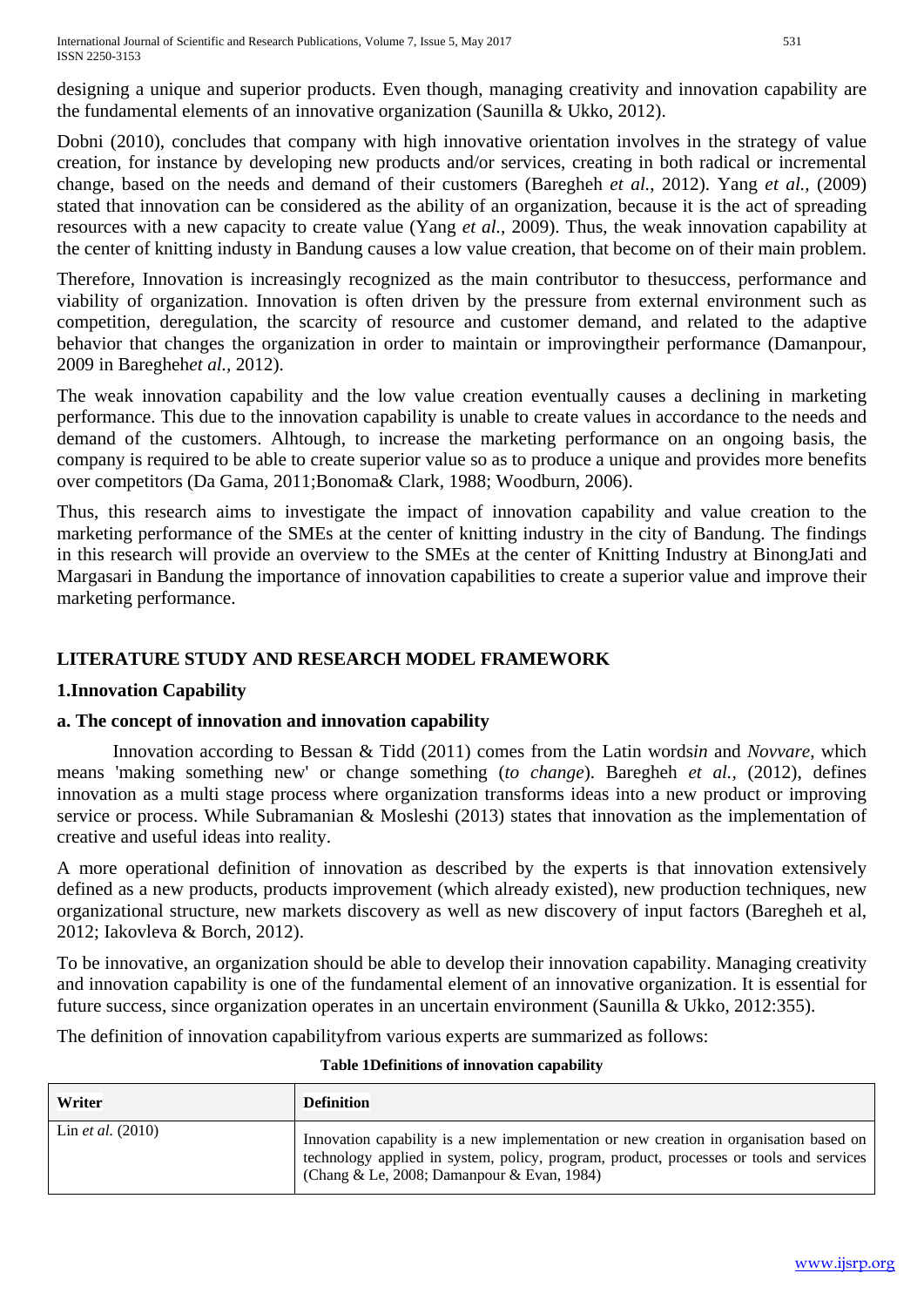| Writer                       | <b>Definition</b>                                                                                                                                                                                                               |  |
|------------------------------|---------------------------------------------------------------------------------------------------------------------------------------------------------------------------------------------------------------------------------|--|
| Forsman & Rantanen (2011)    | Product innovation capability as the ability to acquire and assimilate external knowledge,<br>to turns it into unique competence and new ideas, and make it as a newness pioneer here<br>in after effectively commercialize it  |  |
| Baregheh <i>et al</i> (2013) | Innovation as a multistage process where organisation transform ideas to a new<br>product/service/process or develop exixting product/service/process to develop, compete<br>and differentiate themselves succesfully in market |  |
| Toma <i>et al.</i> (2014)    | Innovation as a multidimentional concept where the company focus to product, process<br>and service as an implementation from gradual modification.                                                                             |  |
| Saunila et al. (2014)        | Innovation capability as a set of interlinked routines in a company to perform a certain<br>tasks                                                                                                                               |  |

*Resources: Lin et al., (2010), Forsman & Rantanen (2011), Baregheh et al (2013), Toma et al. (2014), Saunila et al., (2014).* 

From the definition of innovation capabilities above, it can be concluded in this research that "innovation capability is the managerial and technical ability in applying new ideas into work process to be more effective, efficient and productive that able to fulfil the customer requirements, competitive and able to increase sales".

# **b. The dimensions of innovation capability**

Innovation is not applied only in large companies, but also to the SMEs sector (Baregheh *et al*., 2012). Various references and researchesthat are related to innovation capability have revealed multiple dimensions and indicators which are used by previous researchers that can be summarized as follows:

- **Lin** *et al.,* **(2010):** *Innovation Produk, Innovation Process, Innovation Marketing, Innovation Service, Innovation adminstration*
- **Forsman & Rantanen, (2011):** *Capabilities for knowledge exploitation, Entrepreneurial capabilities, Risk management capabilities, Networking capabilities, Development capabilities, Change management capabilities, Market and customer knowledge*
- **Baregheh** *et al.,* **(2013) :** *Product Innovation, Innovation Process, Innovation Position, Innovation Paradigm*
- **Toma** *et al.,* **(2014):** *Product innovation, Innovation process, Innovation management, Innovation service, Innovation administration*
- **Saunila** *et al.,* **(2014) :** *Participatory leadership culture, Ideation and organising structures work, climate and well-being, Know-how development, Regeneration, External know-ledge, Indivi-dual activity*

Based on the identification of innovation capabilityconcept as well as the observations of the phenomenon, the lack of innovation at the knitting center in Bandung, the dimensions used in this study are adopted from the research of **Forsman & Rantanen, (2011) and Saunila et al (2014)** i.e **leadership for innovation, individual knowledge and creativity, innovational climate and culture, networking and collaboration, innovation process, and innovation outcome**, since it is considered to be in accordance withboth internal and external conditions of SMEs where the research is conducted.

# **2.Value Creation**

# **a. The concept of valueandvalue creation**

In marketing, value is defined in its relation with the ownership of the goods whichcalled as a *tradeoff* (exchange) between the benefits gained from ownership and the sacrifices made to possession (Anderson & Narus, 1999; Monroe, 1990; Zeithaml, 1988). The conception of value assumes the value contains in products and services, creates value related to uncover needs, design solutions, manufacture solutions and transfer the solutions to customers in exchange for something else (La Rocca & Snehota, 2014).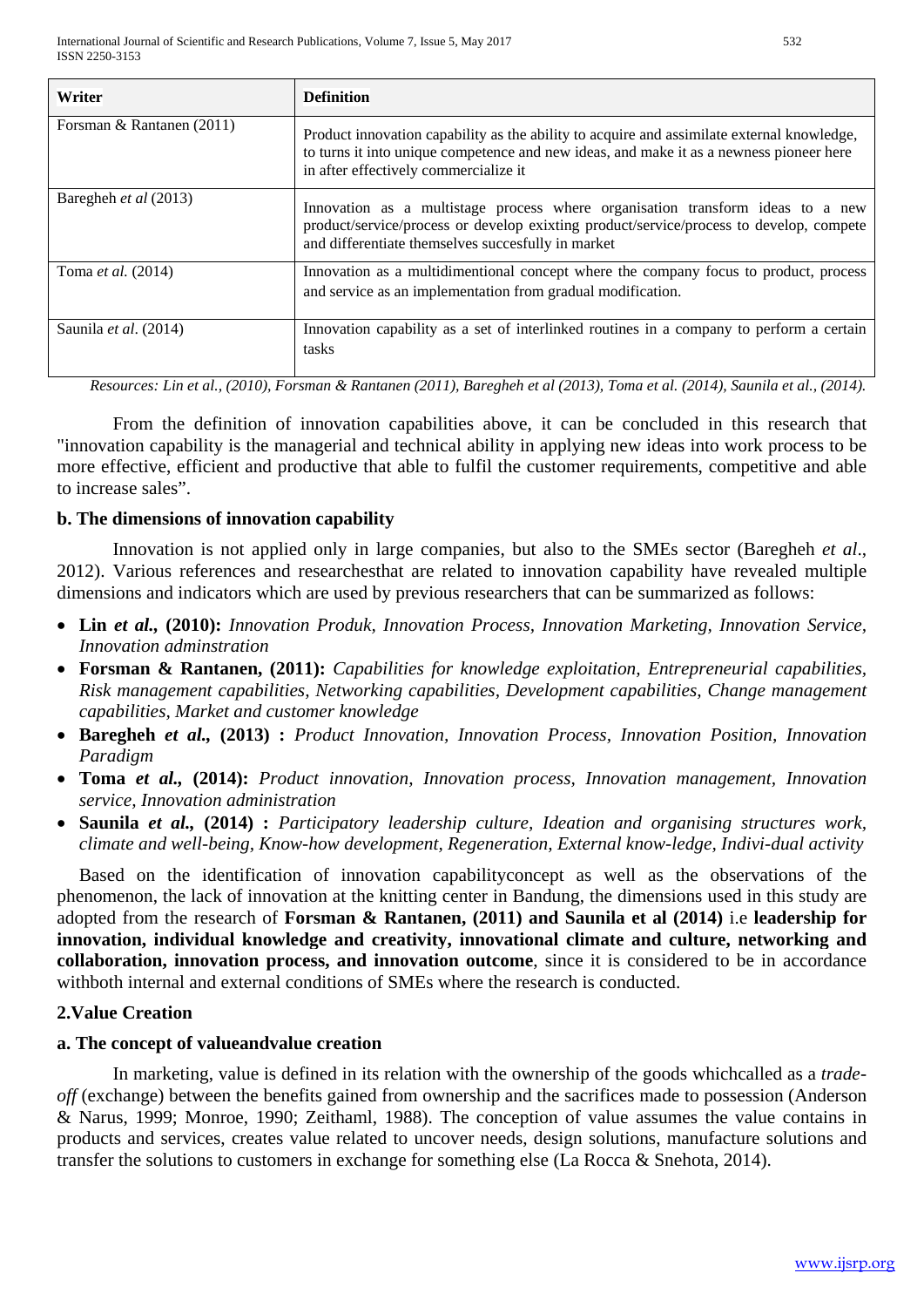International Journal of Scientific and Research Publications, Volume 7, Issue 5, May 2017 533 ISSN 2250-3153

Furthermore, Lindman (2013; 40) defines value creation as the ability of a company to create and deliver value by an effective management from supply chain, shared network, or customer relations which forms the main source of value creation.

Some researchers analyze the value creation from what it is called as functionalist perspective. The basic premise underlyingthis approach is that the company can execute a series of functions that create value for its partners and consumers (Sanchez *et al*., 2008).Kotler& Keller (2009: 136) confirms that thevalue perceived by customer (**CPV**-*Customer Perceived Value*) is the difference between the assessment of prospective customers to all the benefits and costs of anoffer for the alternatives. **Total customer benefits** is a monetary value of economic benefits collection, functional and psychological expected by customer from a market supply which is caused by products, services, personnel and image involved. While**Total Customer Cost** is a collection of perceived costs that are expected by customers to be issued in evaluating, obtaining, using and discard a market supply including monetary cost, time, energy, and psychological.

# **b. The dimensions of value creation**

Various references of sources and studies related to value creation have revealed some dimensions and indicators used by previous researchers such as:

- **Kotler & Keller (2013):** *Benefit Customer, Bussines Area, Bussines Patner/Network*
- **Herskovits, Grijalbo, dan Tafur (2013):** *New Products & Services, Complementary & Leveraging Technologies, Virtuous Ecosystem*
- **Craven & Piercy (2013):** *Market Sensing Capabilities, Customer Lingking Capabilities, Aligning Structure & Proses*
- **La Rocca & Snehota (2014):** *networked sales organisation, architecture of collaboration, distributed knowledge system*
- **Chung (2015):***Quality capability, Service Capability, Cost control capability, Speed capability, Innovation capability*

The dimensions of value creation used in this study are taken from the opinion of **Kotler & Keller (2013)** i.e Benefit Customer, Bussines Area, Bussines Patner/Network since they are perceived to be suitable with the conditions where the study is taken place at the center of knitting industry in Bandung.

# **3.Marketing Performance**

# **a. Performance and Marketing performance**

Neely *et al.,* (2005) in Saunila & Ukko (2012) defines the measurement of performance as "the process of measuring the efficiency and effectiveness of an action". Performance measurement can also be defined as to measure the input, output or activity level of an event or process (Radnor & Barnes, 2007).

Furthermore, in different terms, Saunila & Ukko (2012) indicates the following requirements for performance framework measurement (Laitinen 2003):

- It should include all important perspectives
- The measurements must contain a sound logical collection
- The framework should be useful for decision-making
- The framework should be able to improve the performance
- The short-term measurements must able to predict the long-term measurements

From organizational point of view, Da Gama (2011) describes performance as something scalable, dynamic, relative and multidimensional. Keats *et al.,* (2008) in Da Gama (2011) defines marketing performance as organizations capability to transform themselves to face the challenges from the environment with longterm perspective.

# **b. The dimensions of marketing performance**

Based on the opinion of some experts on the indicators thatused to measure the marketing performance, this study sought to combine two theoretical concepts based on the researchs of Da Gama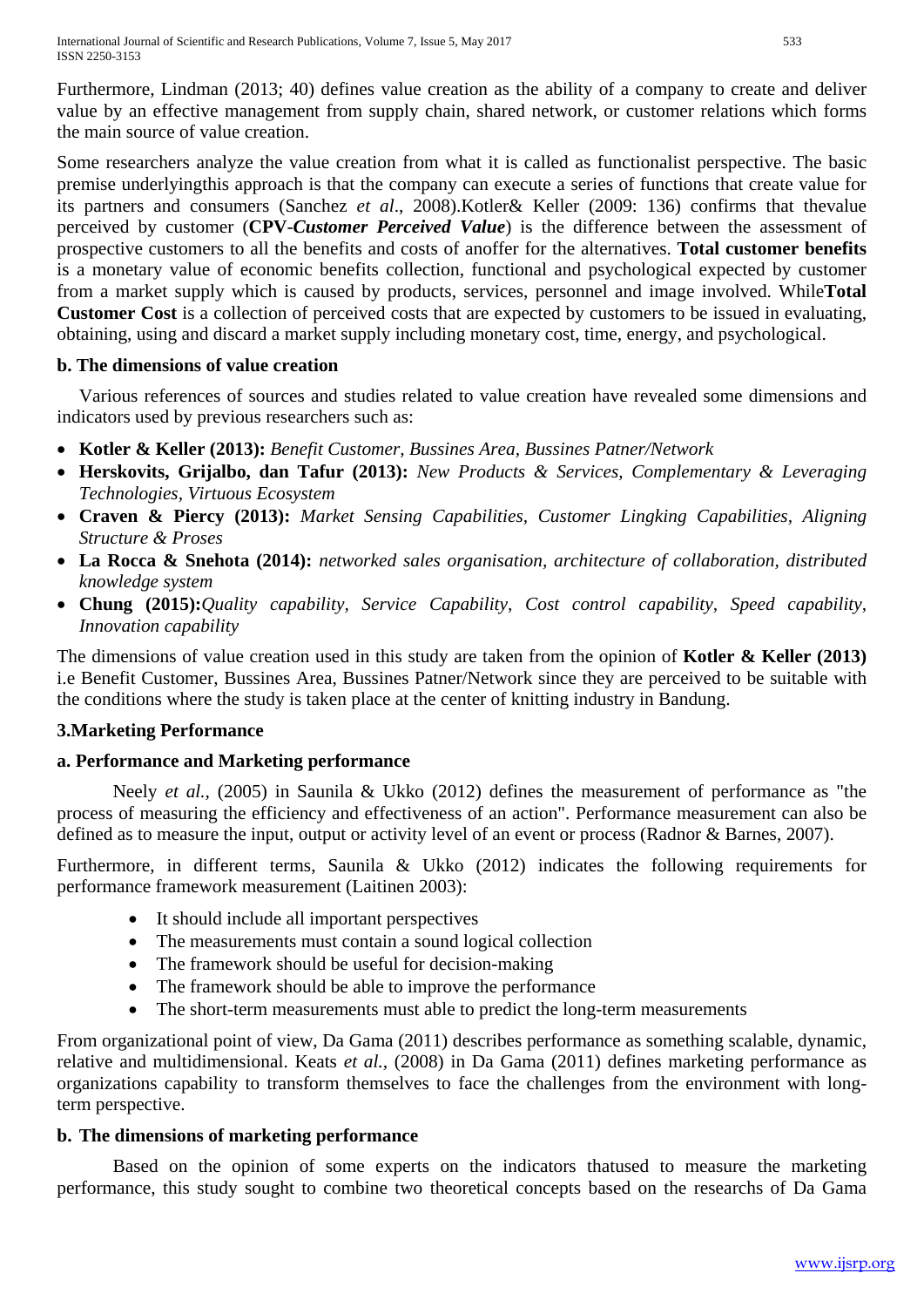(2011), Mone *et al*., (2013) and Kosan (2014) in order to measure the merketing performance of the center of knitting industry in Bandung.

The following list are the dimensions of marketing performance from several researchres:

- **Green Jr, Inman, Brown, & Wilis (2005):** Market share growth, Percentace new product sales, ROI
- **Sulliven Don (2007):** Sales growth, Profitability, New product Sucsess
- **Antonio Pimenta da Gama (2011): Marketing Performance (**Quality,Costumer Satisfaction**,**  Customer Loyalty,Brand equity**,** Market Share), **Financial Performance (**Sales revenue, Profit margin**,**  Cash Flow)
- **Mone** *et al.,* **(2013): Financial output (**profits, sales, cash flow), **Non-financial output**(market share, customer satisfaction)
- **Levent Kosan (2014): Non Financial Out Put (**Market share, customer satisfaction, customer loyalty/retention, brand equity, innovation), **Financial Out Put (**Sales analyses,Market share analyses**,**  The ratio of marketing and sales expenditure to sales)

The measurements of marketing performance used in this research are sales volume, profit and market share (Levent Kosan, 2014; Mone *et al.,* 2013; da Gama, 2011) since they are perceived to be suitable with the conditions where the study is taken place.

# **4. Research framework and hypotheses**

In order to fulfil the customer needs, product offerings must be adapted in accordance with the customers needs and demands. Each business has a different approach to implement innovative ideas. Things that determine an organization will be successful in implementing innovative plan which will depend how organizations approach new ideas (Urhuogo & Williams, 2011: 80).

Meanwhile, marketing performance is the measurement of the company's success represented by output achieved based on their ability to reach sales target, profit, sales and consumers growth. Sales growth through innovation capability of the company that sees the consumers as their source of income andbe maintained by the creation of superior value for the realization of customer satisfaction and loyalty.

From the framework description above it can be concluded that market performance is affected by the innovation capabilities through the creation of superior value. This framework is based on various theories about the relationship between variables of several previous studies and the expert opinion which is further described as follows:

# **1) The linkage between innovation capability and value creation**

The relation between innovation capability to value creation can be seen from a number of empirical studies that have been conducted by previous researchers. Herskovits et al (2013) argues that there is a strong relation between innovation openness to value creation. It is also supported from the results of Shamah (2012) which aims to test the service supply chain management that is environment-oriented at the hotel to improve performance productivity and the innovation level for value creation. The research results have been gotten by promoting innovation in the service value chain which can create a positive and significant value.

Further the research of Grimaldi *et al.,* (2012), who examines the capacity of innovation community to improve the value creation process which also found a strong relation from innovation capacity to value creation. This finding is supported by Malik *et al.,* (2011) that aims to be a consideration in the organizational culture that organizational innovation and its impact on the role of cost management technique in value creation. The research sample in his research are 300 accounting management professionals from various industries in Pakistan. From his research it is found that innovation can effectively save the cost for value creation.

Thus, the hypothesis in this research can be formulated:

**Hypothesis 1:**There is a positive and significant correlation between innovation capability and value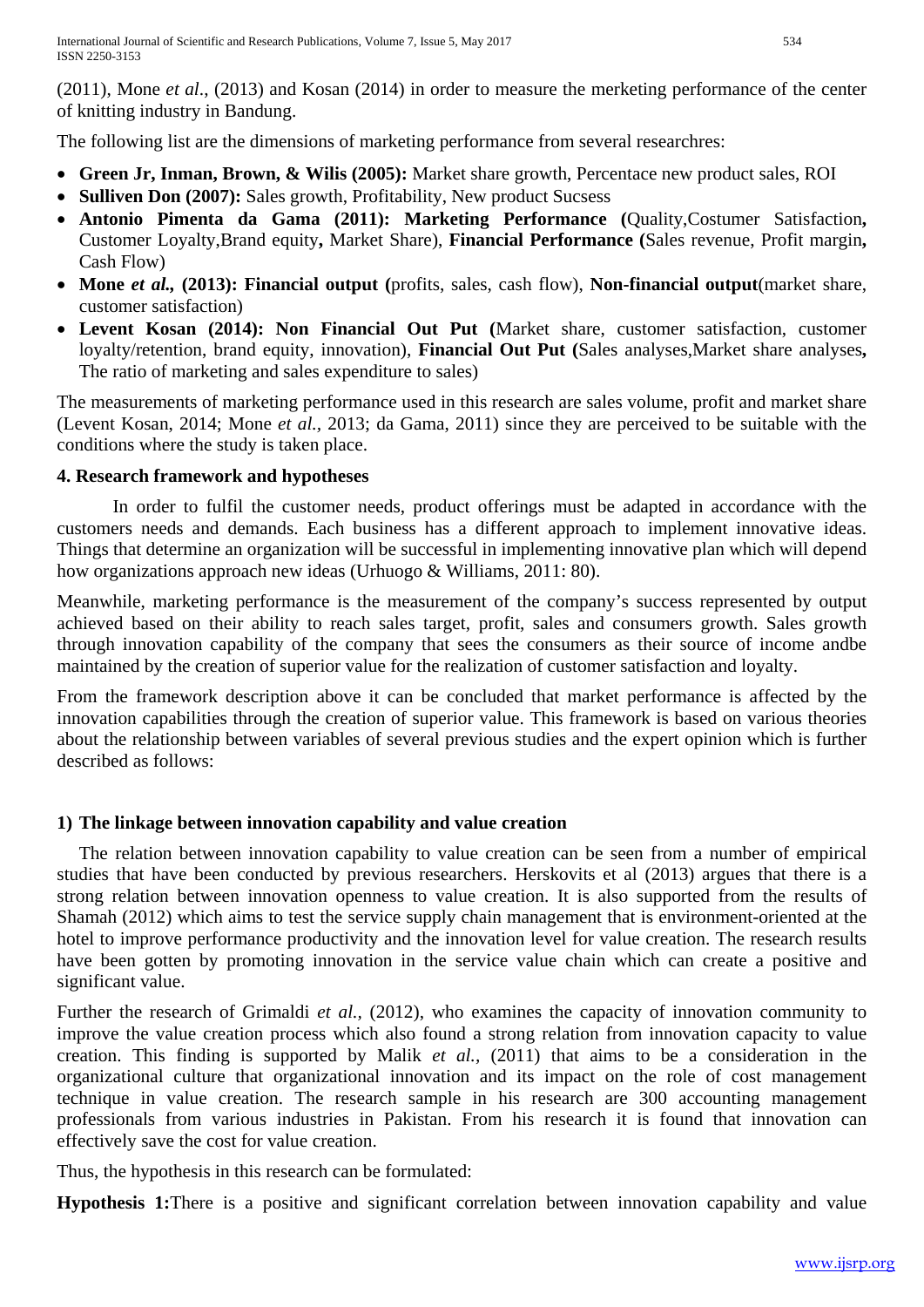International Journal of Scientific and Research Publications, Volume 7, Issue 5, May 2017 535 ISSN 2250-3153

creation

### **2) The linkage between innovation capability and marketing performance**

The problem faced by Small Medium Enterprises (SMEs) in general lies in their ability to develop an innovative operational system in the company. According to Forsman & Annala (2011) most of SMEs are biased towards the development of incremental innovations that are produced in different types of innovation: products, services, processes, production methods and single function. As well as stated by Koc & Ceylan (2007) in Fernandes (2013) that an effective implementation of innovation has gained the level of recognition for sustainable competitive advantage to improve organizational performance.

The importance of innovation relation to performance is expressed by Saunila (2012), which is quoted from Alison *et al.,* (2007), as follow:

*"An organization's competitiveness will be even more dependent on its ability to produce innovations in the future. Thus, it can be assumed that an organization's performance is more and more dependent on its innovation capability (Allison et al., 2007)".*

It also similar withthe research conducted by Damanpour (2009) which cited by Baregheh *et al.,* (2012) said:

*"Innovation is increasingly recognised as having an important contribution to make to organisational success, performance and survival. Damanpour (2009) suggests that innovation is often driven by pressure from the external environment, including factors such as competition, deregulation, isomorphism, resource scarcity, and customer demand, and that it is associated with adaptive behaviour that changes the organisation in order to maintain or improve its performance".*

The research conducted by Saunila *et al*., (2013) at small and medium enterprises (SMEs) in Europestrengthens the opinion above. From the result's findings, there is a positive and significant impact between innovation capabilities on performance is obtained.

Thus, it can be concluded that the innovation capability has linkage to the marketing performance and the hypothesis can be formulated as follows:

**Hypothesis 2**: There is a positive and significant correlation between innovation capability and marketing performance

# **3) The linkage between value creation and marketing performance**

Company marketing is always directed to generate performance, either in the form of marketing performance (such as sales volume, market share and the growth rate of sales) or financial performance (Mone *et al.,* 2013). Almost every marketing studies links the value acceptance offered to customers as the basis of customer satisfaction in forming loyalty. A superior value offering is transformed into product in order to creates value for consumers. A customer satisfaction will improve the marketing performance of a company so that it can make a success of the undertaken business.

The research on value creation has conducted by Tournuis (2013), saw the customer value can establish marketing performance. The research resulted that value acceptance and customer satisfaction has a strong relation between cognitive and emotional customers to make purchase and improve the performance.

Further the research conducted by Da Gama (2011), that aims to form a model based on company marketing asset that includes quality, satisfaction and customer loyalty, as well as brand strength and market share to form marketing performance. The position of the proposed model itself function as a tool that allows condition measurement in determining good marketing practices and its contribution to value creation.

Therefore, the hypothesis can be formulated as follows:

**Hypothesis 3**: There is a positive and significant correlation between value creation and marketing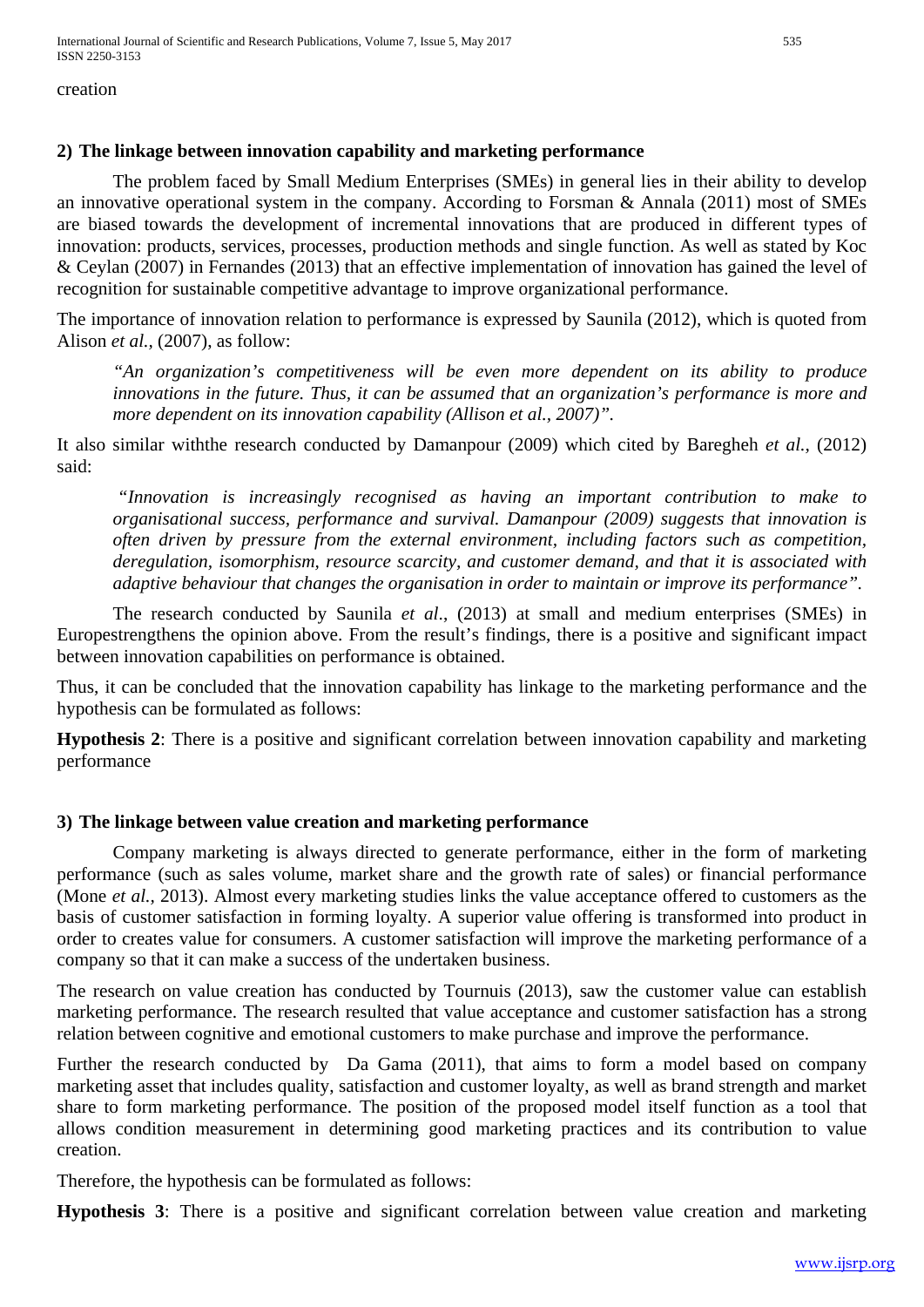International Journal of Scientific and Research Publications, Volume 7, Issue 5, May 2017 536 ISSN 2250-3153

#### performance

### **4) The linkage between innovation capability to marketing performance through value creation**

Value creation can be seen as intermediary between innovation capability and marketing performance, where a superior value creation function as the outcome from a high innovation capability in order to improve marketing performance. Herkovits *et al.,* (2013) found that value creation is based on the openness of innovation.

This could happen since the company possess the ability to implement creative ideas into reality (Subramaniam & Mosleshi, 2013) then to change them into a new products (Baregheh *et al.*, 2012) that creates and delivers value to the customers (Lindman, 2013) and provides benefit to cutomers (Kottler & Keller, 2013), increasing the company's profit (Mone*et al.,*2013) and market share (da Gama, 2011; Mone*et al.,* 2013; Kosan, 2014) thus increasing the marketing performance as the result of the formation of a strong relationship between the cognitive and emotional aspects of the cutomers in making purchase (Tournuis, 2013).

Base on desription above, the hypothesis can be concluded:

**Hypothesis 4:** There is an influence of innovation capabilities on marketing performance through value creation

Based on the framework and findings from previous researches, a research model paradigm and hypothesis can be built that link all the variables suitable in this model study and can be described as follows:





# **RESEARCH METHODOLOGY**

#### **1. Population and Sampel**

This research is uses sampling method conducted to 281 respondents of entrepreneurs incorporated at the center of knitting industry in Bandung and be processed using Structural Equation Modeling (SEM).

# **2. Measurement and variable testing**

The average score of each indicators is measured using scoring method and LISREL 8.7 software to obtain the grand mean in order to find out the impact of each exogenous latent variable to the endogenous latent variable. Moreover, the Structural Model Equation (SEM) is also used as the relevant quantitative analysis to test each hypothesis in accordance with the aims of the research. In this research model, two types of models are formed, the measurements model to describe the variance proportion of each manifest variables that can be described in latent variable to find out which dimension is more dominant in reflecting the latent variable and the structural model in order to review the impact of each exogenous latent variable to the endogenous latent variable.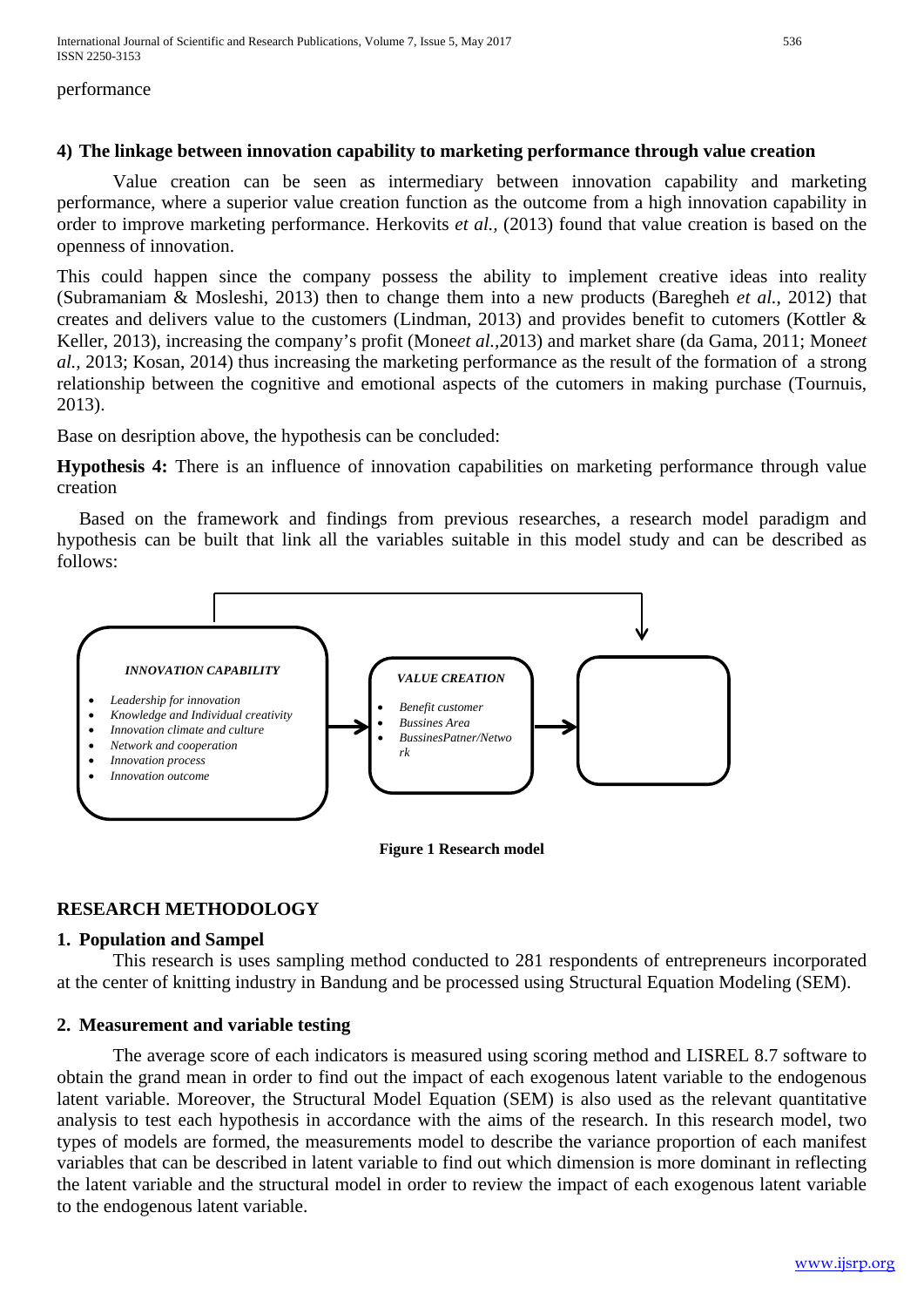## **DISCUSSION AND RESULT**

#### **a. Descriptive Analysis**

Based on the data obtained from the respondents the condition of each variable can be known. In order to be interpreted, categorizationof the mean score of the respondents response is needed based on the spread between the maximum and minimum score divided with the number of the category.

#### **1). Innovation Capability**

In order to obtain a comprehensive description of the innovation capability variable, the average score of the response from respondents on the 26 questions is calculated to obtainthe grand mean value of 3,34.Thus, it can be concluded that innovation capability of the SMEs of Binong Jati and Margasari is sufficient.

#### **2). Value Creation**

Three dimensions of value creation shows a good/high result with the value of grand mean of the average score of the respondents is 3,37 which means that most of the SMEs at Binong Jati and Margasari are quite capable to create value.

#### **3). Marketing Performance**

The value of grand mean is 3,28classified as sufficient . It means that most of SMEs at Sentra Rajut Binong Jati and Margasari already have a sufficient marketing performance.

#### **b. Hypotheses testing**

#### **1). Thepartial influence of innovation capability to value creation**

Hypothesis:

|                    | $H_0: \gamma_{1,2} \leq$ Innovation capability partially has no positive impact to value |
|--------------------|------------------------------------------------------------------------------------------|
| $\Omega$           | creation of the SMEs of knitting industry in Bandung.                                    |
| Ha: $\gamma_{1,2}$ | Innovation capability partially has positive impact to value creation                    |
| 0                  | of the SMEs of knitting industry in Bandung.                                             |

#### **2). Thedirect influence of innovation capability to marketing performance**

Hypothesis:

- $H_0: \gamma_{22} \leq 0$  Innovation capability has no positive impact to marketing performance of the SMEs of knitting industry in Bandung.
- Ha :  $\gamma_{22} \neq 0$  Innovation capability has positive impact to marketing performance of the SMEs of knitting industry in Bandung.

#### **3). The partial influence of value creation to marketing performance**

Hypothesis:

- $H_0: \gamma_{21} \leq 0$  Value creation partially has no positive impact to marketing performance of the SMEs of knitting industry in Bandung.
- Ha :  $\gamma_{21} \neq 0$  Value creation partially has positive impact to marketing performance of the SMEs of knitting industry in Bandung.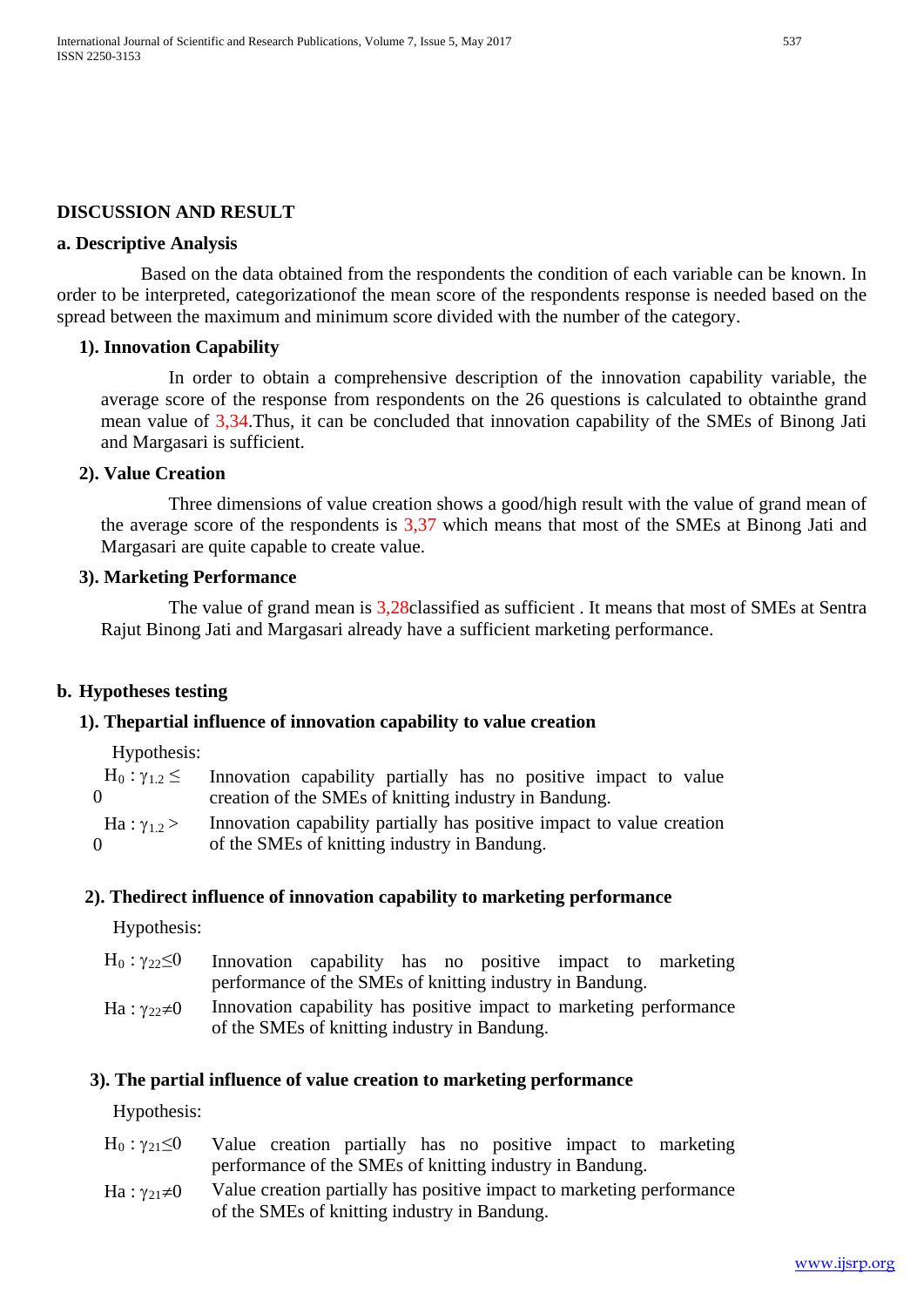# **4). The influence of innovaton capability to marketing performance through value creation**

Hypothesis:

- $H_0: \gamma_{1,2} \times \beta_{2,1}= 0$  Indireclty through value creation, innovation capability has no positive impact to marketing performance through value creation of the SMEs of knitting industry in Bandung.
- Ha :  $\gamma_{1,2} \times \beta_{2,1} \neq 0$  Indireclty through value creation, innovation capability has positive impact to marketing performance through value creation of the SMEs of knitting industry in Bandung.



#### **Figure 1**

#### **Structural Model**

#### **Tabel 2**

#### **Result of direct impact**

| Model            | t <b>statistic</b> | <b>Significant value</b> |     |
|------------------|--------------------|--------------------------|-----|
| $PN = 0.73 * KI$ | 9.33               | Significant              | 53% |
| $KP = 0.23 * KI$ | 9.76               | Significant              | 34% |
| $KP = 0.70 * PN$ | 8.73               | Significant              | 57% |

#### **Tabel 3**

#### **Result of indirect impact**

| Model                                                                 | <b>statistic</b> | <b>Significant</b><br>value | D.<br>v |
|-----------------------------------------------------------------------|------------------|-----------------------------|---------|
| <b>PN</b><br>ን 70<br>$\overline{\phantom{0}}$<br>.<br>MГ<br>n<br>◡.∠◡ | 5.10             | $\cdots$<br>12n1f1cant      | 77%     |

Based on table 2 and table 3 above, the impact of Value Creation (*Penciptaan Nilai/PN*) to Marketing Performance (*Kinerja Pemasaran/KP*) is higher than the Impact of Innovation Capability (*Kapabilitas Inovasi/KI*) to Marketing Performance (*Kinerja Pemasaran/KP*) with total impact of 77%. While the indirect impact Impact of Innovation Capability (*Kapabilitas Inovasi/KI*) to Marketing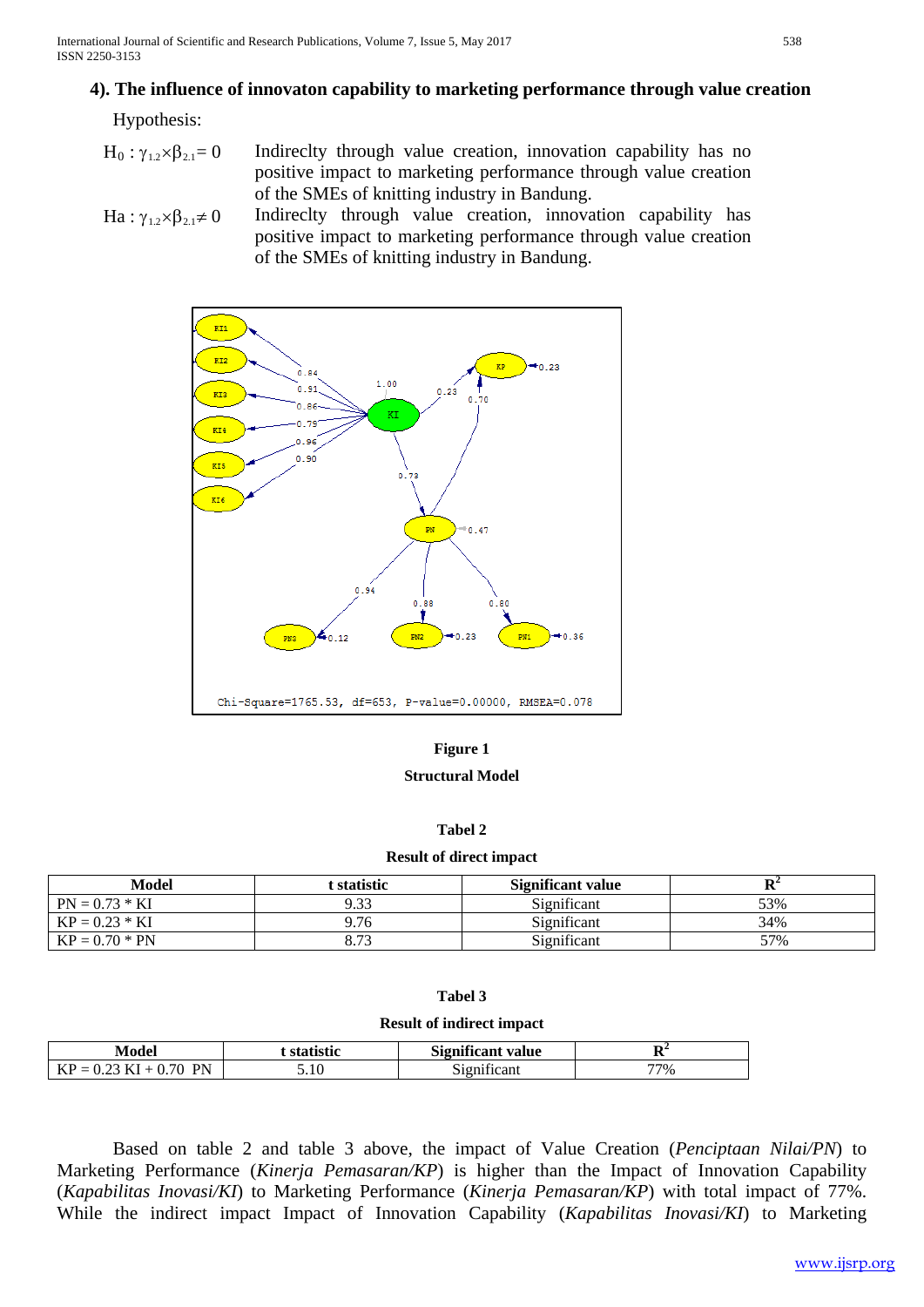Performance (*Kinerja Pemasaran/KP*) through Value Creation (*Penciptaan Nilai/PN*) is 0,73\*0,70=0,51. Thus, total impact of Innovation Capability (*Kapabilitas Inovasi/KI*) to Marketing Performance (*Kinerja Pemasaran/KP*) is 0,23+0,51=0,74.

# **CONCLUSION**

- 1. Based on calculation, The value of  $t_{statistic}$  on the variable of innovation capability is 9,33 higher than  $t_{critical}$  of 1,96. Thus with 5% error rate,  $H_0$  is rejected and Ha is accepted. Therefore it can be concluded that partially, innovation capability has a positive influence of 53% to value creation. This result gives empirical evidence that a higher innovation capability will increase the value creation of the SMEs of knitting industry in Bandung.
- 2. Based on calculation, The value of  $t_{statistic}$  on the variable of innovation capability is 9,76 higher than  $t_{critical}$  of 1,96. Thus with 5% error rate,  $H_0$  is rejected and Ha is accepted. Therefore it can be concluded that innovation capability has a positive influence of 34% to marketing performance. This result gives empirical evidence that a higher innovation capability will increase the marketing performance of the SMEs of knitting industry in Bandung.
- 3. Based on calculation, the value of  $t_{\text{count}}$  on the variable of value creation is 8,73 higher than  $t_{\text{critical}}$  of 1,96. Thus with 5% error rate,  $H_0$  is rejected and Ha is accepted. Therefore it can be concluded that value creation has a positive influence of 57% to marketing performance. This result gives empirical evidence that a higher value creation will increase the marketing performance of the SMEs of knitting industry in Bandung.
- 4. Based on calculation, the value of t<sub>statistic</sub> on the indirect impact of the variable innovation capability is 5,10 higher than  $t_{critical}$  of 1,96. Thus with 5% error rate,  $H_0$  is rejected and Ha is accepted. Thus, it can be concluded that innovation capability has indirect impact of 77% to marketing performance of the SMEs of knitting industry in Bandung through value creation.
- 5. The findings in this research gives empirical evidende of a positive and significant impact of innovation capability and value creation as the exogenous latent variables to marketing performance as the endogenous latent variable. That eventually provides a basis for the SMEs at the center of knitting industry in Bandung to improve their marketing performance by increasing the value creation through the enhancement of their innovation capability.

This paper is expected to contribute to the literature with the establishment of a conceptual framework models that are customized to the phenomena that occur in the knitting center at Bandung city (Indonesia) particularly in Binong Jati and Margasari areas. The weak innovation capability of knitting entrepreuners makes the lack of value creation for the customer, which of course will have impact on the marketing performance of knitting products. The research model framework is built upon a causal link both form the internal of SMEs itself and from the external environment that affect the company business, especially SMEs. To clarify the causal relation that happens, the research model is built from a combination of several posts related to the innovation capability, value creation and marketing performance. Some indicators of innovation capability variables that are designed are adjusted to the conditions of SMEs in the knitting industry at Binong Jati and Margasari and the author consideration.

Therefore, the writer suggest the entrepreneurs at the center of knitting industry in Bandung to improve their innovation capability by improving the leadership of the entrepreneurs through the openness of new ideas so that developing a friendly climate and culture for the improvement of innovation capability, developing the ability to absorb various information as well as technology, thus increasing the creativity in creating both superior products and methods compare to their competitor in order to improve the marketing performance.

In addition, many studies models of previous author only discussed in general for large companies, although there are for SMEs but it has not been into the knitting industry business. The problems at knitting industry in Indonesia, especially Bandung is unique compared to another existing SMEs industry, thatin the future,it is expected atesting to be conducted to similar industryin order to be able to generalize the model in this research.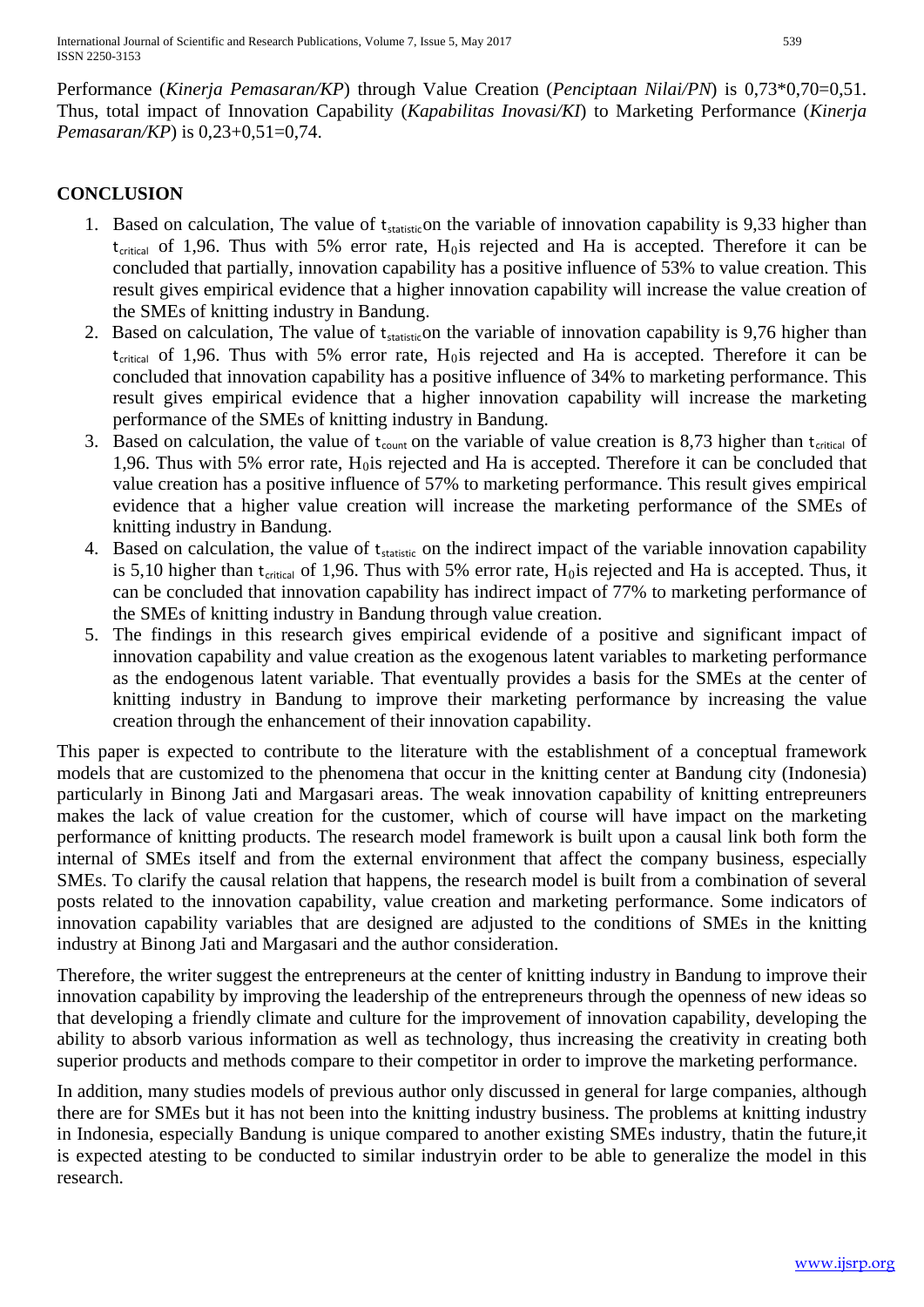International Journal of Scientific and Research Publications, Volume 7, Issue 5, May 2017 540 ISSN 2250-3153

#### **REFERENCES**

- Agyapong, Daniel. 2010. *Micro, Small and Medium Enterprises' Activities, Income Level and Poverty Reduction in Ghana – A Synthesis of Related Literature*. International Journal of Business and Management, Vol. 5, No. 12, pp. 196-205
- Bessant Jhon & Tidd Joe. (2011). *Innovation and entrepreneurship*. Jhon Wiley & Sons Ltd.
- Baregheh Anahita, Rowley Jennifer, Sambrook Sally, Davies Daffyd. (2012). *Innovation in food sector SMEs. Journal of Small Business and Enterprise development.* Vol. 19 No. 2, pp. 300-321
- Bodlaj. Mateja (2010) *The Impact Of A Responsive And Proactive Market Orientation On Innovation And Business Performance.* Economic And Business Review Vol. 12. No. 4. .241–261
- Carbonell Pilar, & Escudero Ana I. Rodrı´guez. (2010) The effect of market orientation on innovation speed and new product performance. Journal of Business & Industrial Marketing 501– 513
- Ciasullo. M. V & Troisi Orlando. (2013) Sustainable value creation in SMEs: a case study. The TQM Journal Vol. 25 No. 1, pp. 44-61
- Cravens, D.W. Piercy.N.F. (2013) Strategic Marketing. New York:McGraw Hill
- Chen Yen-Chun, Li Po-Chien, Ya-Hui Lin. (2013) How inter- and intra-organisational coordination affect product development performance: the role of slack resources. Journal of Business & Industrial Marketing 28/2 125– 136
- Chang.G, George R. F, Timothy D. B, Carolyn F. M, & Ellinger. A.E. (2014), Differential Mediatingeffects Of radical And Incremental Innovation On Market Orientation–Performance relationship: Journal of Marketing Theory and Practice, vol. 22, no. 3 pp. 235–249
- D'Angelo Alfredo. (2012) *Innovation and export performance*: a study of Italian high-tech SMEs. J Manag Gov 16:393–423
- Da Gama. Anto´nio Pimenta. (2011) *An expanded model of marketing performance*. Marketing Intelligence & Planning Vol. 29 No. 7, pp. 643-661
- Forsman Helena, & Rantanen Hannu. (2011*) Small manufacturing and service enterprises as innovators: a comparison by size.* European Journal of Innovation Management Vol. 14 No. 1, pp. 27-50
- Grimaldi Michele & Cricelli Livio A (2012) *methodology to assess value creation in communities of innovation.* Journal of Intellectual Capital Vol. 13 No. 3, pp. 305-330
- Herskovits Rubén, Grijalbo Mercedes, Tafur Javier. (2013). *Understanding the main drivers of value creation in an open innovation program.* Int Entrep Manag J 9:631–640
- Ivanus Gabriela, & Axinte Mircea Sorin (2013) *How Hard Is For Smes To Innovate?* ICMIE 6. 50-57 Bucharest.
- Kosan Levent, (2014) Accounting for Marketing: Marketing Performance Through Financial Results. International Review of Management and Marketing Vol. 4, No. 4, , pp.276-283
- Kotler, Philip & Keller, K,L. 2009. *Manajemen Pemasaran* : Analisis, Perencanaan, Implementasi, dan Kontrol. Jakarta : PT. Prehallindo
- Kotler phillip, Keller.K.L. (2012). Marketing Management. New Jersey; Person.
- Lindman. M, Pennanen. K, Rothenstein J, Scozz. B, & Vincze. Z. (2012). The Ractice Of Customer Value Creation And Market Effectiveness Among Lowtech Smes. Journal Ofglobal Business and Technology, Volume 8, Number1, Spring
- Lin Ru-Jen. Rong-Huei Chen, Kevin Kuan-Shun Chiu (2010 ). *Customer relationship management and innovation capability: an empirical study.* Industrial Management & Data Systems Vol. 110 No. 1, pp. 111-133
- Malik. Qaisar Ali , Saif M. Iqbal, Safwan. Nadeem & Amir.(2011) *Impact of organizational innovation on success of cost management techniques in value creation: Evidence from manufacturing sector of Pakistan*. African Journal of Business Management Vol. 5(15), pp. 6618-6624,
- Narcizo,Ramon B. Alberto G. Canen, Tammela Iara (2013) *Sme's Innovation Capability As A Resource To Meet Future Logistical Demands Of Brazilian Oil Industry.* Annals Of Faculty Engineering Hunedoara – International Journal Of Engineering